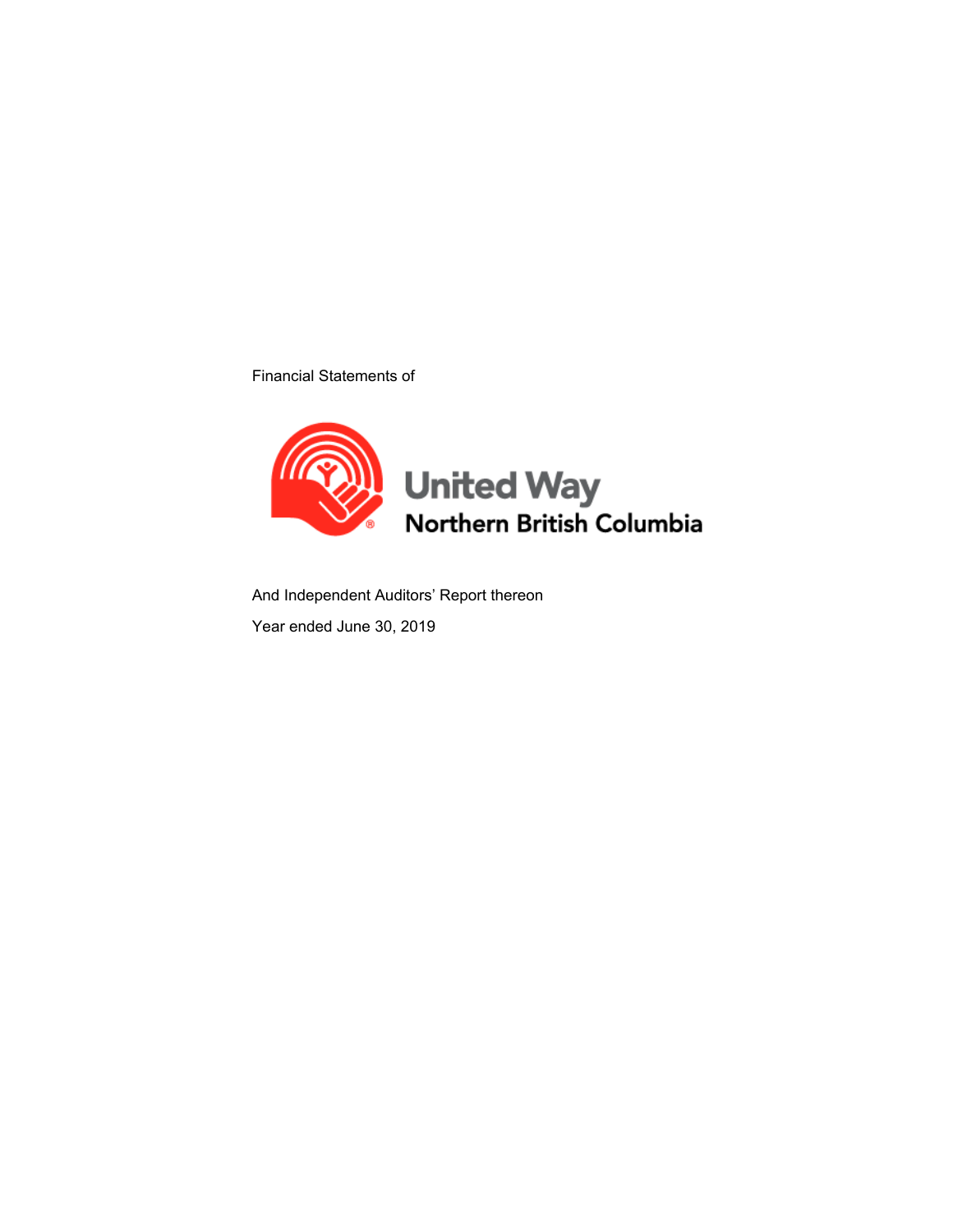

KPMG LLP #400-177 Victoria Street Prince George BC V2L 5R8 Canada Telephone (250) 563-7151 Fax (250) 563-5693

# **INDEPENDENT AUDITORS' REPORT**

To the Members of United Way of Northern British Columbia

#### *Opinion*

We have audited the accompanying financial statements of United Way of the Northern British Columbia (the "Entity"), which comprise:

- the statement of financial position as at June 30, 2019
- the statement of revenue and expenses for the year then ended
- the statement of changes net assets for the year then ended
- the statement of cash flows for the year then ended
- and notes to the financial statements, including a summary of significant accounting policies

(hereinafter referred to as the "financial statements").

In our opinion, the accompanying financial statements present fairly, in all material respects, the financial position of the Entity as at June 30, 2019, and its results of operations and its cash flows for the year then ended in accordance with Canadian accounting standards for not-for-profit organizations.

#### *Basis for Opinion*

We conducted our audit in accordance with Canadian generally accepted auditing standards. Our responsibilities under those standards are further described in the "**Auditors' Responsibilities for the Audit of the Financial Statements**" section of our auditors' report.

We are independent of the Entity in accordance with the ethical requirements that are relevant to our audit of the financial statements in Canada and we have fulfilled our other ethical responsibilities in accordance with these requirements.

We believe that the audit evidence we have obtained is sufficient and appropriate to provide a basis for our opinion.

#### *Other Matter – Comparative Information*

The financial statements for the year ended June 30, 2018 were audited by another auditor who expressed an unmodified opinion on those financial statements on October 25, 2018.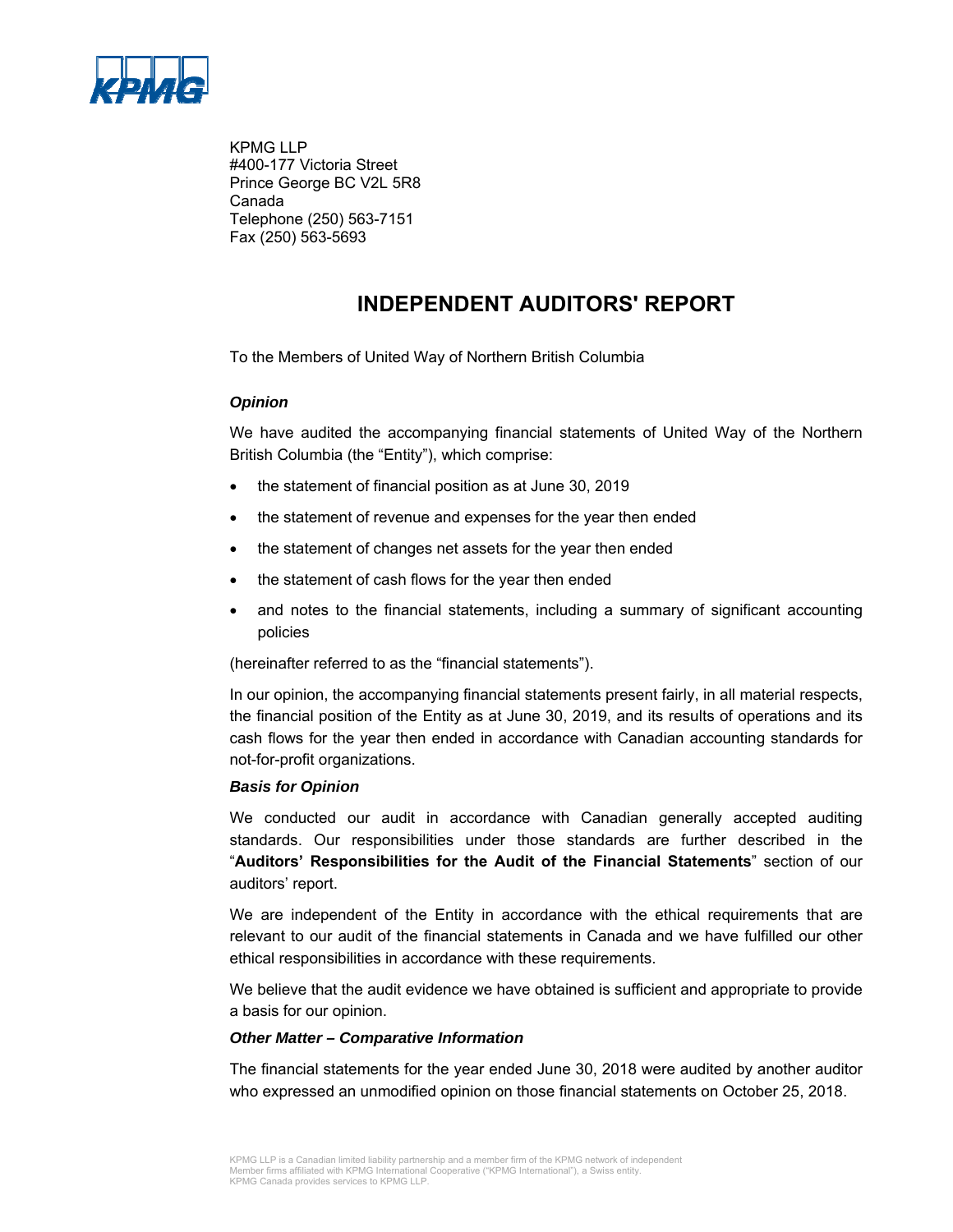

## *Responsibilities of Management and Those Charged with Governance for the Financial Statements*

Management is responsible for the preparation and fair presentation of the financial statements in accordance with Canadian accounting standards for not-for-profit organizations, and for such internal control as management determines is necessary to enable the preparation of financial statements that are free from material misstatement, whether due to fraud or error.

In preparing the financial statements, management is responsible for assessing the Entity's ability to continue as a going concern, disclosing as applicable, matters related to going concern and using the going concern basis of accounting unless management either intends to liquidate the Entity or to cease operations, or has no realistic alternative but to do so.

Those charged with governance are responsible for overseeing the Entity's financial reporting process.

#### *Auditors' Responsibilities for the Audit of the Financial Statements*

Our objectives are to obtain reasonable assurance about whether the financial statements as a whole are free from material misstatement, whether due to fraud or error, and to issue an auditors' report that includes our opinion.

Reasonable assurance is a high level of assurance, but is not a guarantee that an audit conducted in accordance with Canadian generally accepted auditing standards will always detect a material misstatement when it exists.

Misstatements can arise from fraud or error and are considered material if, individually or in the aggregate, they could reasonably be expected to influence the economic decisions of users taken on the basis of the financial statements.

As part of an audit in accordance with Canadian generally accepted auditing standards, we exercise professional judgment and maintain professional skepticism throughout the audit.

We also:

 Identify and assess the risks of material misstatement of the financial statements, whether due to fraud or error, design and perform audit procedures responsive to those risks, and obtain audit evidence that is sufficient and appropriate to provide a basis for our opinion.

The risk of not detecting a material misstatement resulting from fraud is higher than for one resulting from error, as fraud may involve collusion, forgery, intentional omissions, misrepresentations, or the override of internal control.

- Obtain an understanding of internal control relevant to the audit in order to design audit procedures that are appropriate in the circumstances, but not for the purpose of expressing an opinion on the effectiveness of the Entity's internal control.
- Evaluate the appropriateness of accounting policies used and the reasonableness of accounting estimates and related disclosures made by management.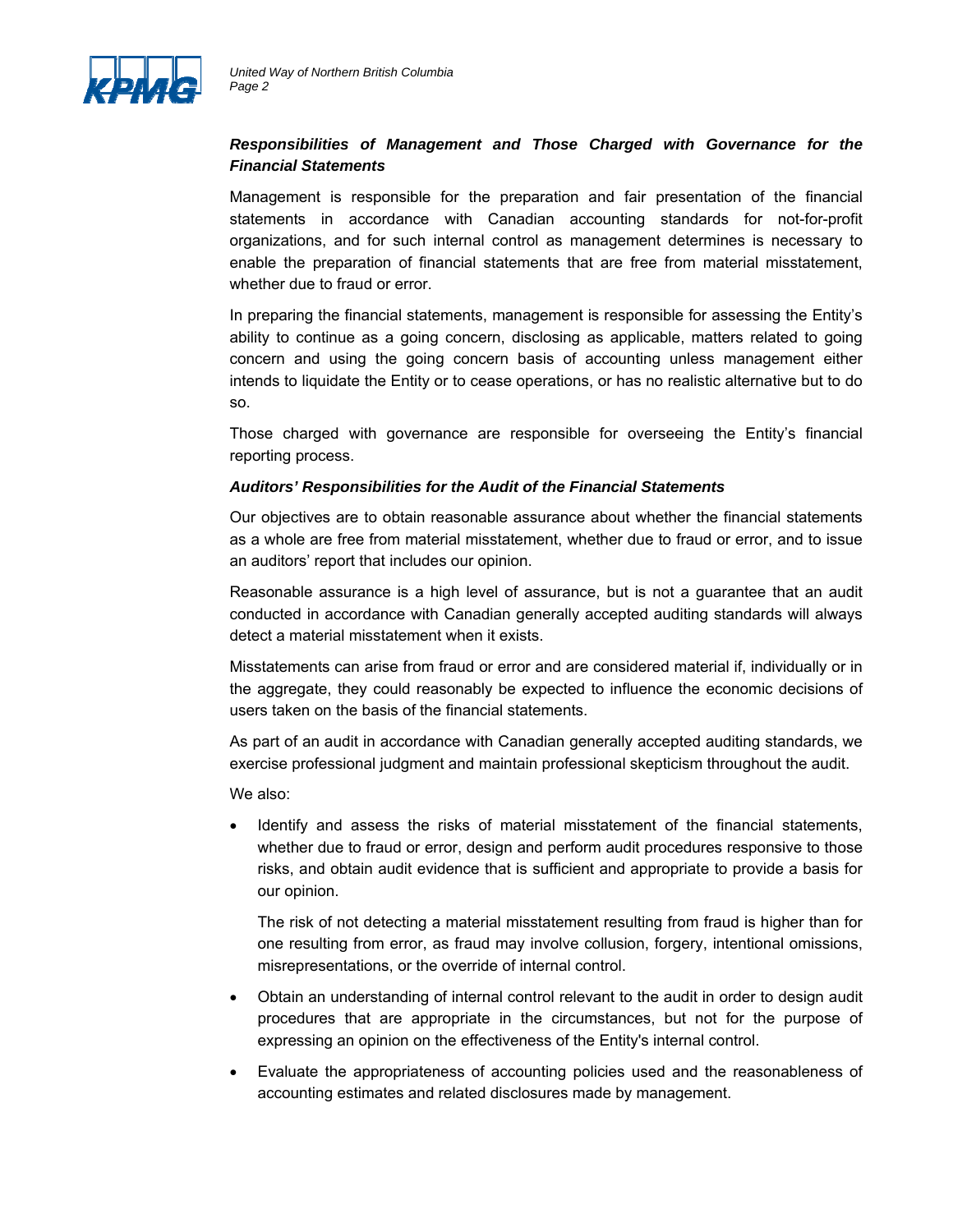

- Conclude on the appropriateness of management's use of the going concern basis of accounting and, based on the audit evidence obtained, whether a material uncertainty exists related to events or conditions that may cast significant doubt on the Entity's ability to continue as a going concern. If we conclude that a material uncertainty exists, we are required to draw attention in our auditors' report to the related disclosures in the financial statements or, if such disclosures are inadequate, to modify our opinion. Our conclusions are based on the audit evidence obtained up to the date of our auditors' report. However, future events or conditions may cause the Entity to cease to continue as a going concern.
- Evaluate the overall presentation, structure and content of the financial statements, including the disclosures, and whether the financial statements represent the underlying transactions and events in a manner that achieves fair presentation.
- Communicate with those charged with governance regarding, among other matters, the planned scope and timing of the audit and significant audit findings, including any significant deficiencies in internal control that we identify during our audit.

## **Reporting on Other Legal and Regulatory Requirements**

As required by the Societies Act (British Columbia), we report that, in our opinion, the accounting policies applied in preparing and presenting the financial statements in accordance with Canadian accounting standards for not-for-profit organizations have been applied on a basis consistent with that of the preceding period.

 $KPMG$  11P

Chartered Professional Accountants

Prince George, Canada October 24, 2019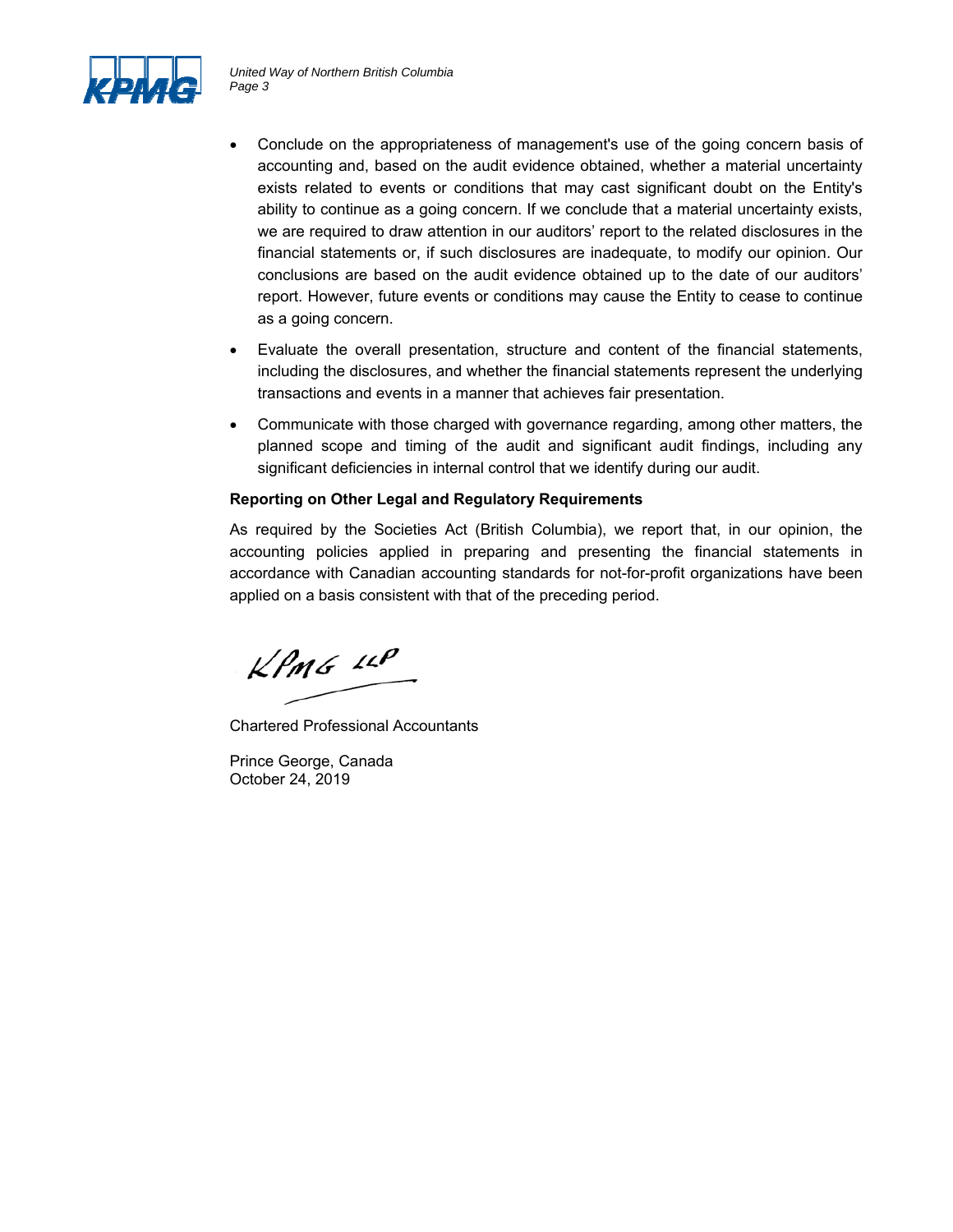

Statement of Financial Position

June 30, 2019, with comparative information for 2018

|                                                   | 2019          | 2018            |
|---------------------------------------------------|---------------|-----------------|
| <b>Assets</b>                                     |               |                 |
| Current assets:                                   |               |                 |
| Cash and cash equivalents                         | \$<br>498,372 | \$<br>680,191   |
| Accounts receivable                               | 85,384        | 48,506          |
| Pledges receivable (note 2)                       | 209,989       | 305,344         |
| Prepaid expenses                                  | 14,574        | 4,783           |
|                                                   | 808,319       | 1,038,824       |
| Tangible capital assets (note 3)                  | 23,403        | 26,477          |
|                                                   | \$<br>831,722 | \$<br>1,065,301 |
| Liabilities and Net Assets                        |               |                 |
| <b>Current liabilities:</b>                       |               |                 |
| Accounts payable and accrued liabilities (note 4) | \$<br>108,834 | \$<br>99,902    |
| Deferred revenue (note 5)                         | 175,670       | 422,417         |
| Community impacts investments payable (note 6)    | 282,814       | 261,125         |
|                                                   | 567,318       | 783,444         |
| Net assets:                                       |               |                 |
| Invested in tangible capital assets               | 23,403        | 26,477          |
| Unrestricted                                      | 241,001       | 255,380         |
|                                                   | 264,404       | 281,857         |
|                                                   | \$<br>831,722 | \$<br>1,065,301 |

See accompanying notes to financial statements.

Approved on behalf of the Board:

**Director** Director **Director** Director **Director** Director **Director Director Director**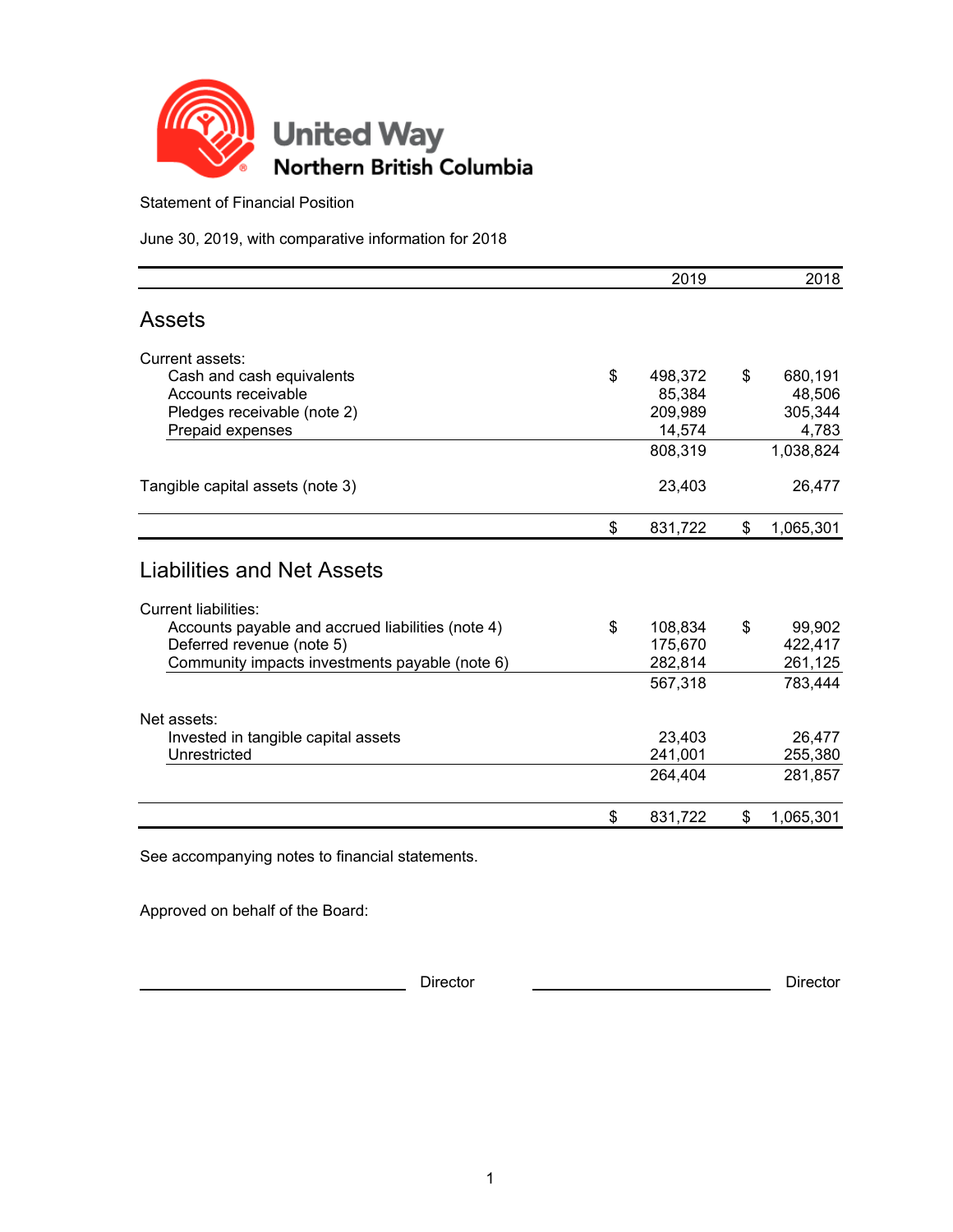

Statement of Revenue and Expenses

Year ended June 30, 2019, with comparative information for 2018

|                                                           | 2019            | 2018          |
|-----------------------------------------------------------|-----------------|---------------|
| Campaign revenue:                                         |                 |               |
| Campaign contributions (Schedule 1)                       | \$<br>777,055   | \$<br>786,325 |
| Centrally coordinated campaign contributions (Schedule 1) | 119,595         | 111,282       |
| Campaign service fees collected (Schedule 1)              | 1,200           | 948           |
| Other income (Schedule 1)                                 | 18,071          | 18,030        |
|                                                           |                 |               |
|                                                           | 915,921         | 916,585       |
| Allowance for uncollectable pledges (Schedule 1)          | (33, 583)       | (18, 531)     |
| Net campaign revenue                                      | 882,338         | 898,054       |
| Other Revenue:                                            |                 |               |
| Gaming fund (Schedule 2)                                  | 47,339          | 59,678        |
| Interest income                                           | 5,640           | 5,293         |
| Other income                                              | 17,965          | 17,990        |
| Program support services (Schedule 3)                     | 919,068         | 904,813       |
| Success by Six fund (Schedule 4)                          | 639,144         | 879,990       |
|                                                           | 1,629,156       | 1,867,764     |
| Total revenue:                                            | 2,511,494       | 2,765,818     |
|                                                           |                 |               |
| Expenses:<br>Allocations and designations (Schedule 1)    | 277,383         | 326,845       |
| Fundraising (Schedule 1)                                  | 478,650         | 308,576       |
| General management and administration (Schedule 3)        | 73,409          | 53,477        |
| Gaming fund (Schedule 2)                                  | 47,339          | 59,678        |
| Program support services (Schedule 3)                     | 1,013,022       | 1,121,537     |
| Success by Six fund (Schedule 4)                          | 639,144         | 879,990       |
| Total expenses                                            | 2,528,947       | 2,750,103     |
|                                                           |                 |               |
| (Deficiency) excess of revenue over expenses              | \$<br>(17, 453) | \$<br>15,715  |

See accompanying notes to financial statements.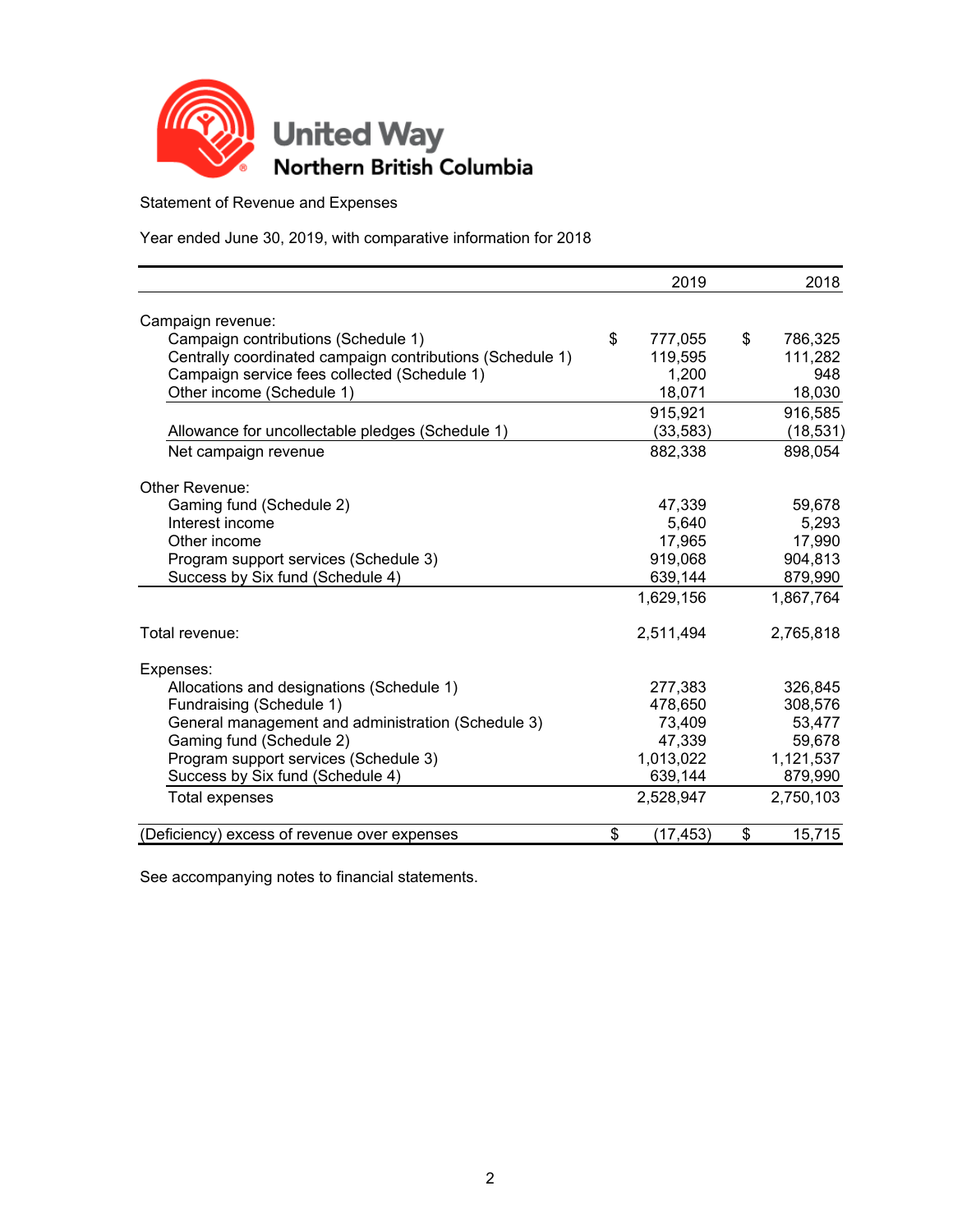

Statement of Changes in Net Assets

Year ended June 30, 2019, with comparative information for 2018

|                                              | Invested in<br>tangible |               | Total         | Total         |
|----------------------------------------------|-------------------------|---------------|---------------|---------------|
|                                              | capital assets          | Unrestricted  | 2019          | 2018          |
|                                              |                         |               |               |               |
| Balance, beginning of year                   | \$<br>26,477            | \$<br>255,380 | \$<br>281,857 | \$<br>266,142 |
| Revenues                                     |                         | 2,511,494     | 2,511,494     | 2,765,818     |
| <b>Expenses</b>                              | (6, 239)                | (2,522,708)   | (2,528,947)   | (2,750,103)   |
| (Deficiency) excess of revenue over expenses | (6, 239)                | (11, 214)     | (17, 453)     | 15,715        |
| Fund transfers:                              |                         |               |               |               |
| Acquisition of tangible capital assets       | 3,165                   | (3, 165)      |               |               |
|                                              | 3,165                   | (3, 165)      |               |               |
| (Decrease) increase for the year             | (3,074)                 | (14, 379)     | (17, 453)     | 15,715        |
| Balance, end of year                         | \$<br>23,403            | \$<br>241.001 | \$<br>264.404 | \$<br>281.857 |

See accompanying notes to financial statements.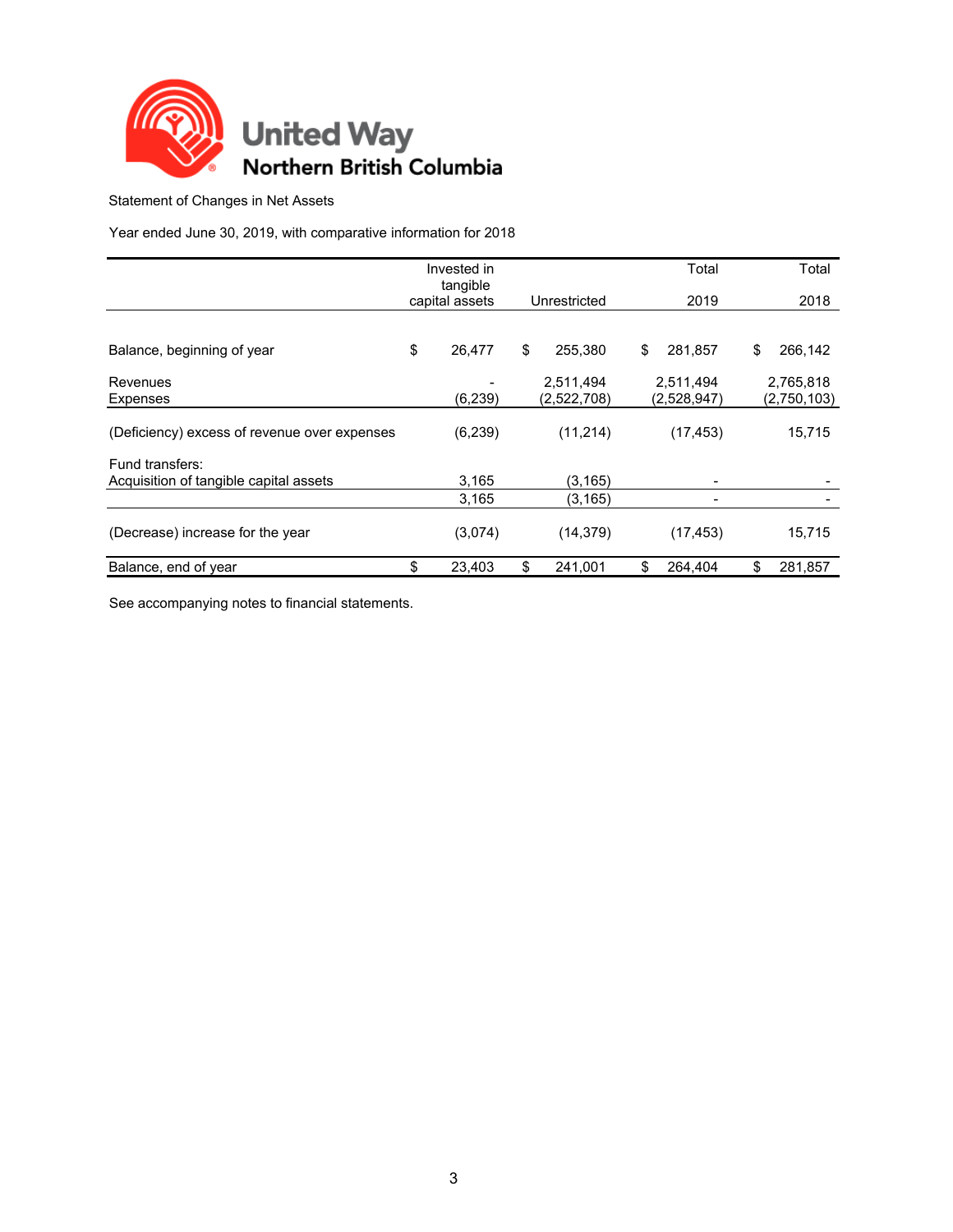

Statement of Cash Flows

Year ended June 30, 2019, with comparative information for 2018

|                                                                           | 2019            | 2018          |
|---------------------------------------------------------------------------|-----------------|---------------|
| Cash provided by (used in):                                               |                 |               |
| Operating:                                                                |                 |               |
| (Deficiency) excess of revenue over expenses<br>Items not involving cash: | \$<br>(17, 453) | \$<br>15,715  |
| Amortization                                                              | 6,239           | 8,989         |
|                                                                           | (11, 214)       | 24,704        |
| Changes in non-cash operating working capital:                            |                 |               |
| Accounts receivable                                                       | (36, 878)       | (17, 975)     |
| Pledges receivable                                                        | 95,355          | (44, 228)     |
| Prepaid expenses                                                          | (9,791)         | 2,348         |
| Accounts payable and accrued liabilities                                  | 8,932           | 12,617        |
| Deferred revenue                                                          | (246, 747)      | (123, 295)    |
| Community impact investments payable                                      | 21,689          | (17, 511)     |
|                                                                           | (167, 440)      | (188, 044)    |
| Investments:                                                              |                 |               |
| Acquisition of tangible capital assets                                    | (3, 165)        | (7,039)       |
|                                                                           | (3, 165)        | (7,039)       |
| Decrease in cash and cash equivalents                                     | (181, 819)      | (170, 379)    |
| Cash and cash equivalents, beginning of year                              | 680,191         | 850,570       |
| Cash and cash equivalents, end of year                                    | \$<br>498,372   | \$<br>680,191 |

See accompanying notes to financial statements.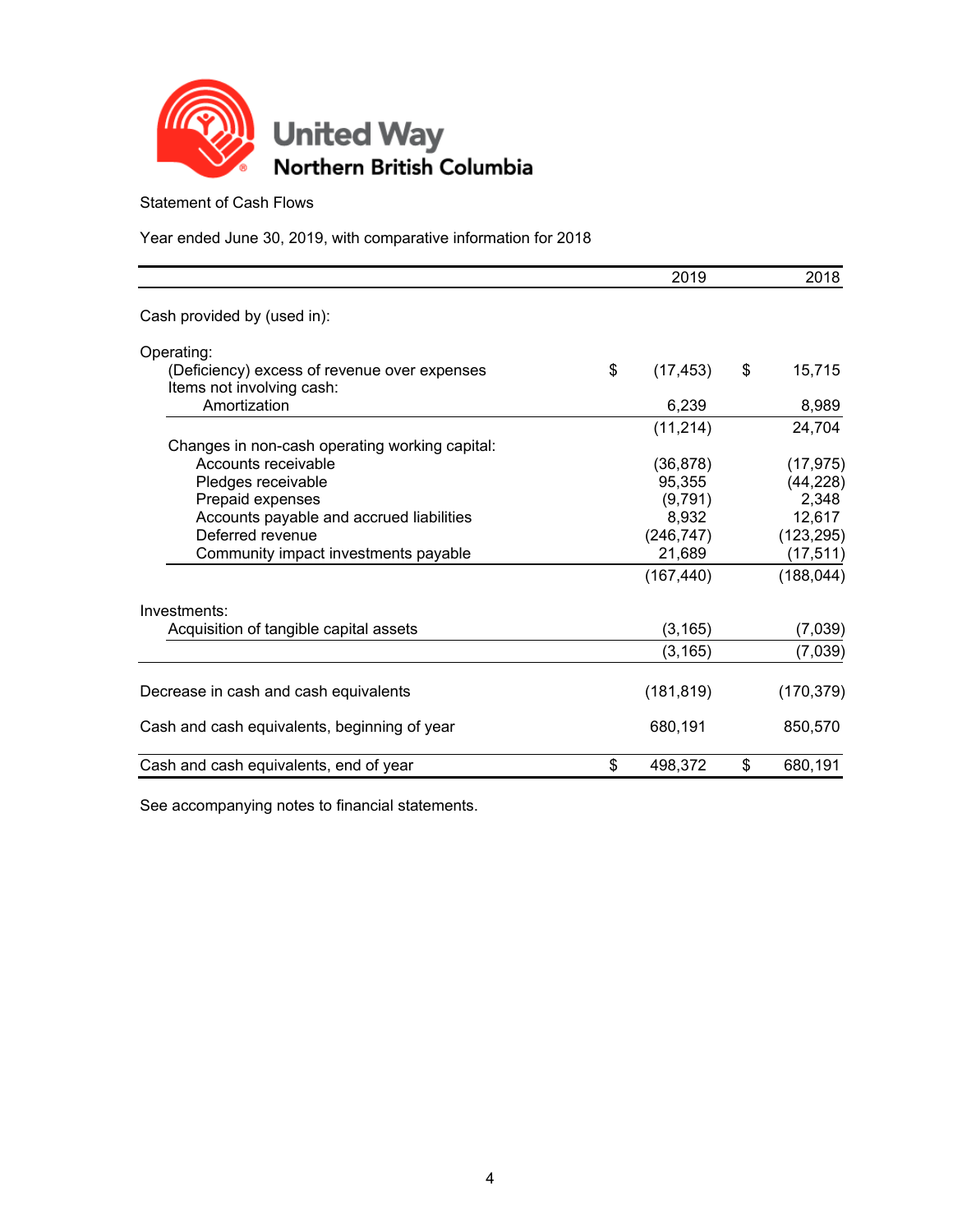

Notes to Financial Statements

Year ended June 30, 2019

#### **Operations:**

United Way of Northern British Columbia ("United Way") is a charitable organization registered under the Societies Act (British Columbia). United Way's mission is to conduct community development and fundraising activities. These funds are then distributed to local service agencies in the Northern British Columbia area.

The United Way is tax exempt under the Income Tax Act Section 149(1)(l) and, as such, is exempt from income and capital taxes, and is able to issue donation receipts for income tax purposes.

#### **1. Significant accounting policies:**

The financial statements have been prepared by management in accordance with Canadian Accounting Standards for Not-For-Profit Organizations in Part III of the CPA Canada Handbook and, in management's opinion, within reasonable limits of materiality and include the following significant accounting policies:

(a) Basis of presentation:

The financial statements of the United Way are presented based on the deferral method of accounting.

(b) Cash and cash equivalents:

Cash and cash equivalents include cash on hand and term deposits, which are highly liquid, with terms to maturity of three months or less at date of acquisition.

(c) Pledges receivable:

Pledges are recorded as revenue and receivable when signed pledge documents are received and other documents are available to provide reasonable evidence of a valid pledge. Provisions are made for possible cancellation of pledges taken into revenue.

(d) Tangible capital assets:

Purchased tangible capital assets are recorded at cost. Contributed capital assets are recorded at fair value at the date of contribution. Repairs and maintenance costs are charged to expense. Betterments, which extend the estimated life of an asset, are capitalized. When a capital asset no longer contributes to United Way's ability to provide services, its carrying amount is written down to its residual value.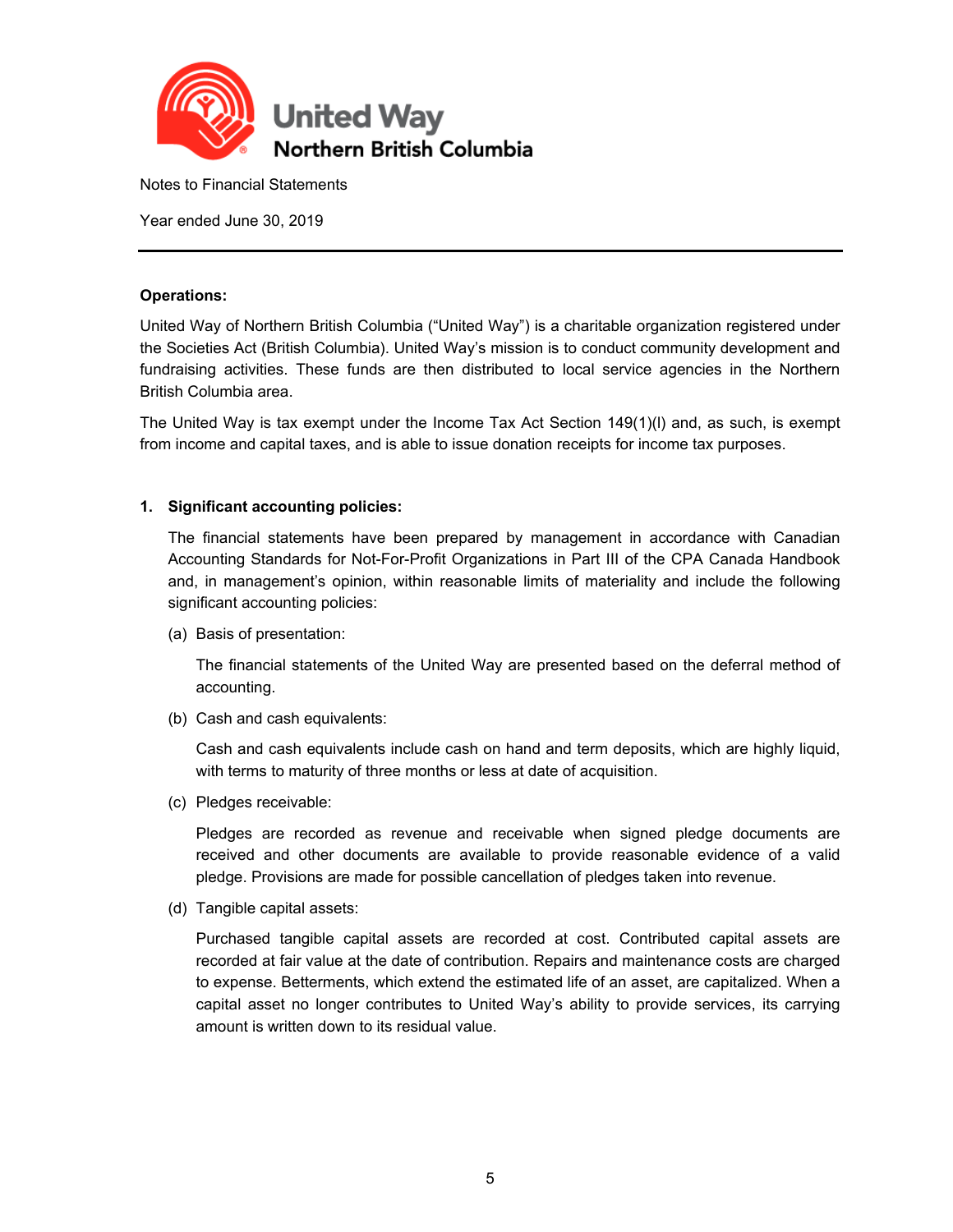

Year ended June 30, 2019

## **1. Significant accounting policies (continued):**

(d) Tangible capital assets (continued):

The annual amortization rates and methods are as follows:

| Asset                                      | Period                                         |
|--------------------------------------------|------------------------------------------------|
| Computer equipment                         | 20% Declining balance                          |
| Computer software                          | 100% Declining balance                         |
| Leasehold improvements<br>Office equipment | 5 years Straight-line<br>20% Declining balance |

(e) Revenue recognition:

United Way follows the deferral method of accounting for contributions.

Contributions and other income are recognized as revenue in the period the amounts are received or receivable, provided collection is reasonably assured. Interest income is recognized as revenue as it is earned.

Restricted and donor designated contributions and pledges are initially deferred, then recognized as revenue in the year in which the related expenses are incurred.

(f) Campaign revenue:

United Way is requested by certain employers and employee groups to act as the coordinator of their provincial campaigns by receiving funds and disbursing them on their behalf to other United Ways within their local communities.

Funds received by United Way from other United Ways under centrally-coordinated campaigns are included in the centrally coordinated campaign revenue amount on the statement of revenue and expenses.

(g) Allocation of expenses:

United Way provides administration and support to fundraising and community services, accordingly, general and administrative expenses are allocated among these programs and services (Schedule 1 and 2). The allocation basis is as follows:

- *Fundraising expenses* 50%
- *Program support services expenses* 50%

All other cost allocations are on the basis of efforts incurred.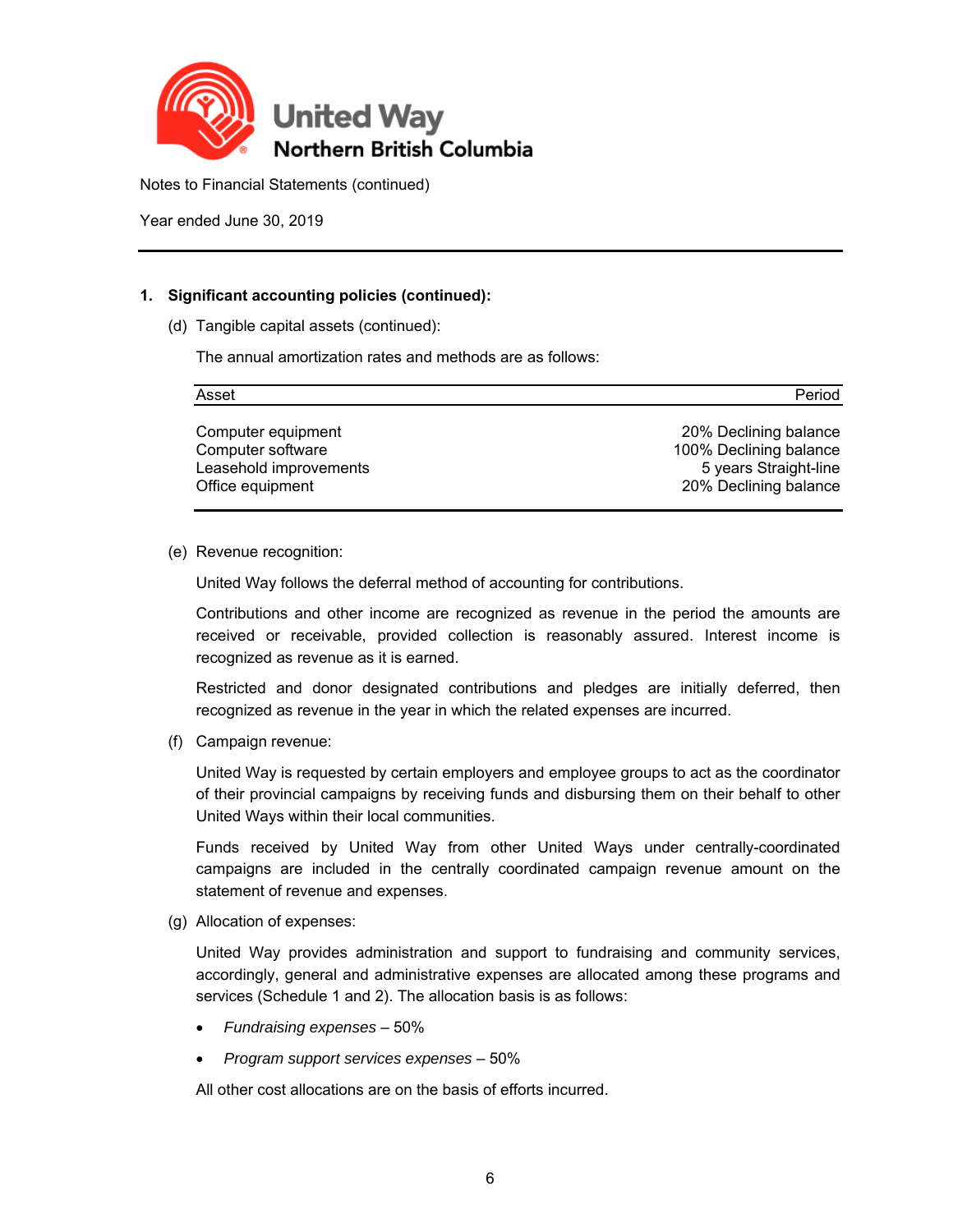

Year ended June 30, 2019

## **1. Significant accounting policies (continued):**

(h) Contributed materials and services:

Contributed materials which are used in the normal course of United Way's operations and would otherwise have been purchased are recorded at their fair value, at the date of contribution, if fair value can be reasonably estimated.

A substantial number of volunteers contribute a significant amount of their time to United Way each year. Because of the difficulty in determining their fair value, these contributed services are not recognized in the financial statements.

(i) Allocations and designations:

United Way collects funds designated by Campaign donors for other Canadian registered charities. These funds are included in Campaign revenue in the unrestricted fund and are recognized as expenses of the current Campaign. Funds are distributed based on actual cash received.

Allocations are grants made each year to local community organizations and are recognized as expenses when there are no outstanding conditions for the recipient agency to satisfy.

(j) Financial instruments:

Financial instruments are recorded at fair value on initial recognition. Freestanding derivative instruments that are not in a qualifying hedging relationship, and equity instruments that are quoted in an active market, are subsequently measured at fair value. All other financial instruments are subsequently measured at cost or amortized cost, unless management has elected to carry the instruments at fair value. United Way has elected to carry its cash and cash equivalents and investments at fair value with changes in fair values recognized in the statement of revenue and expenses.

Transaction costs incurred on the acquisition of financial instruments measured subsequently at fair value are expensed as incurred. All other financial instruments are adjusted by transaction costs incurred on acquisition and financing costs, which are amortized using the straight-line method.

Financial assets are assessed for impairment on an annual basis at the end of the fiscal year if there are indicators of impairment. If there is an indicator of impairment, United Way determines if there is a significant adverse change in the expected amount or timing of future cash flows from the financial asset. If there is a significant adverse change in the expected cash flows, the carrying value of the financial asset is reduced to the highest of the present value of the expected cash flows, the amount that could be realized from selling the financial asset or the amount United Way expects to realize by exercising its right to any collateral. If events and circumstances reverse in a future period, an impairment loss will be reversed to the extent of the improvement, not exceeding the initial carrying value.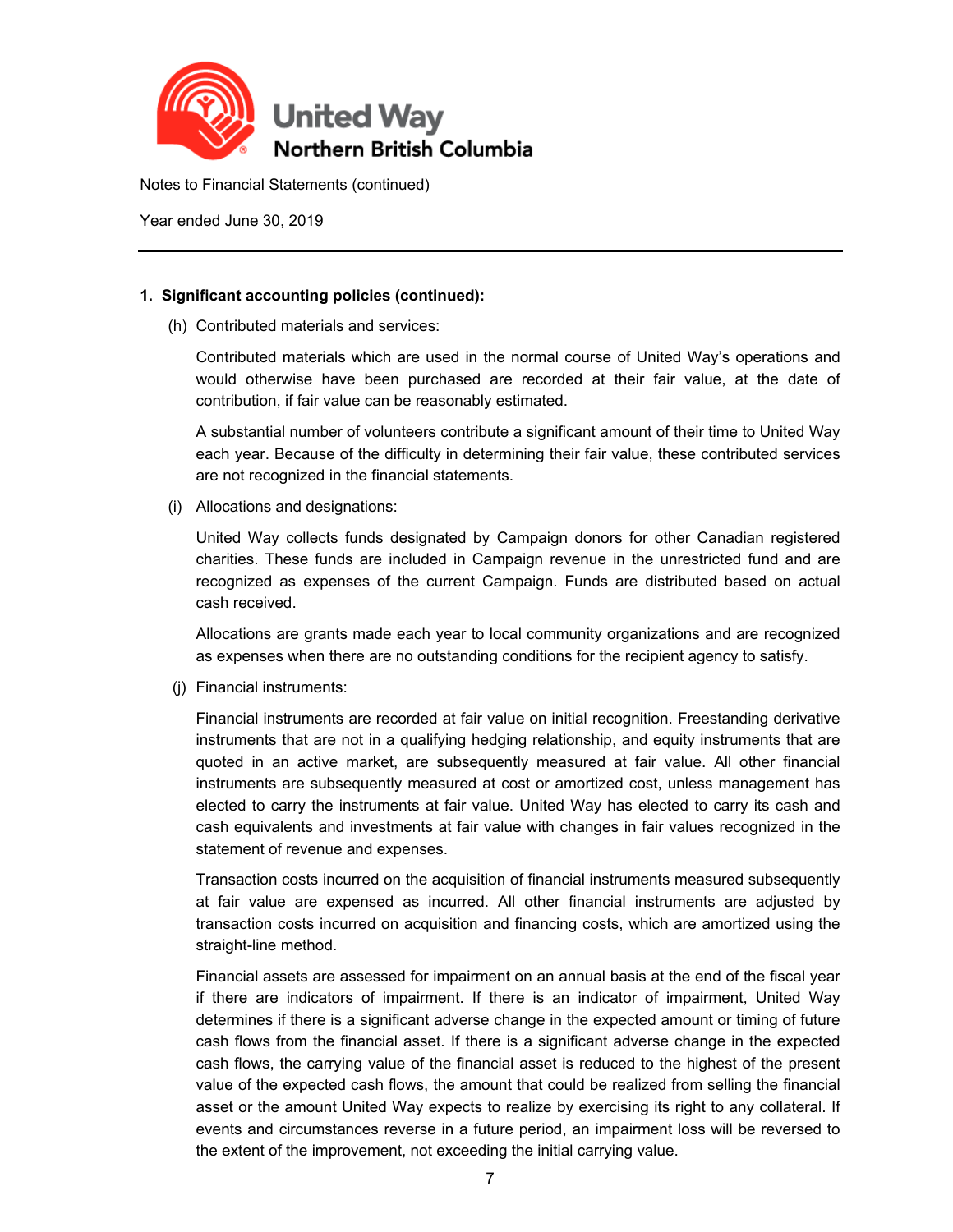

Year ended June 30, 2019

## **1. Significant accounting policies (continued):**

(k) Use of estimates:

The preparation of financial statements requires management to make estimates and assumptions that affect the reported amounts of assets and liabilities and the disclosure of contingent assets and liabilities at the date of the financial statements and the reported amounts of revenues and expenses during the year. Areas of estimates include useful lives of capital assets for amortization and provision for cancellation of pledges. Actual results could differ from these estimates.

(l) Calculation of cost revenue ratios ("CRR"):

In accordance with the United Way of Canada's Transparency, Accountability and Financial Reporting policies (TAFR), United Way uses the following method to calculate cost revenue ratios:

|                                                                                        | 2019                       | 2018                       |
|----------------------------------------------------------------------------------------|----------------------------|----------------------------|
| Total revenue, statement of operations                                                 | \$<br>2,511,494            | \$<br>2,765,818            |
| Allowance for uncollectable pledges                                                    | 33,583                     | 18,531                     |
| Revenue before pledge cancellations for CRR                                            | \$<br>2,543,721            | \$<br>2,784,349            |
|                                                                                        | 2019                       | 2018                       |
| <b>Fundraising Expenses:</b><br>Direct fundraising expenses (Schedule 1)               | 478,650                    | 308,576                    |
| Fundraising expenses as a percentage of<br>revenue before pledge cancellations for CRR | 18.8%                      | 11.1%                      |
| Net revenue before pledge cancellations for CRR                                        | \$<br>2,066,427            | \$<br>2,475,773            |
| Pledges receivable:                                                                    |                            |                            |
|                                                                                        | 2019                       | 2018                       |
| Pledges receivable<br>Allowance for uncollectable pledges                              | \$<br>243,572<br>(33, 583) | \$<br>323,875<br>(18, 531) |

 $\texttt{\$} \qquad \texttt{209,989} \qquad \texttt{\$} \qquad \texttt{305,344}$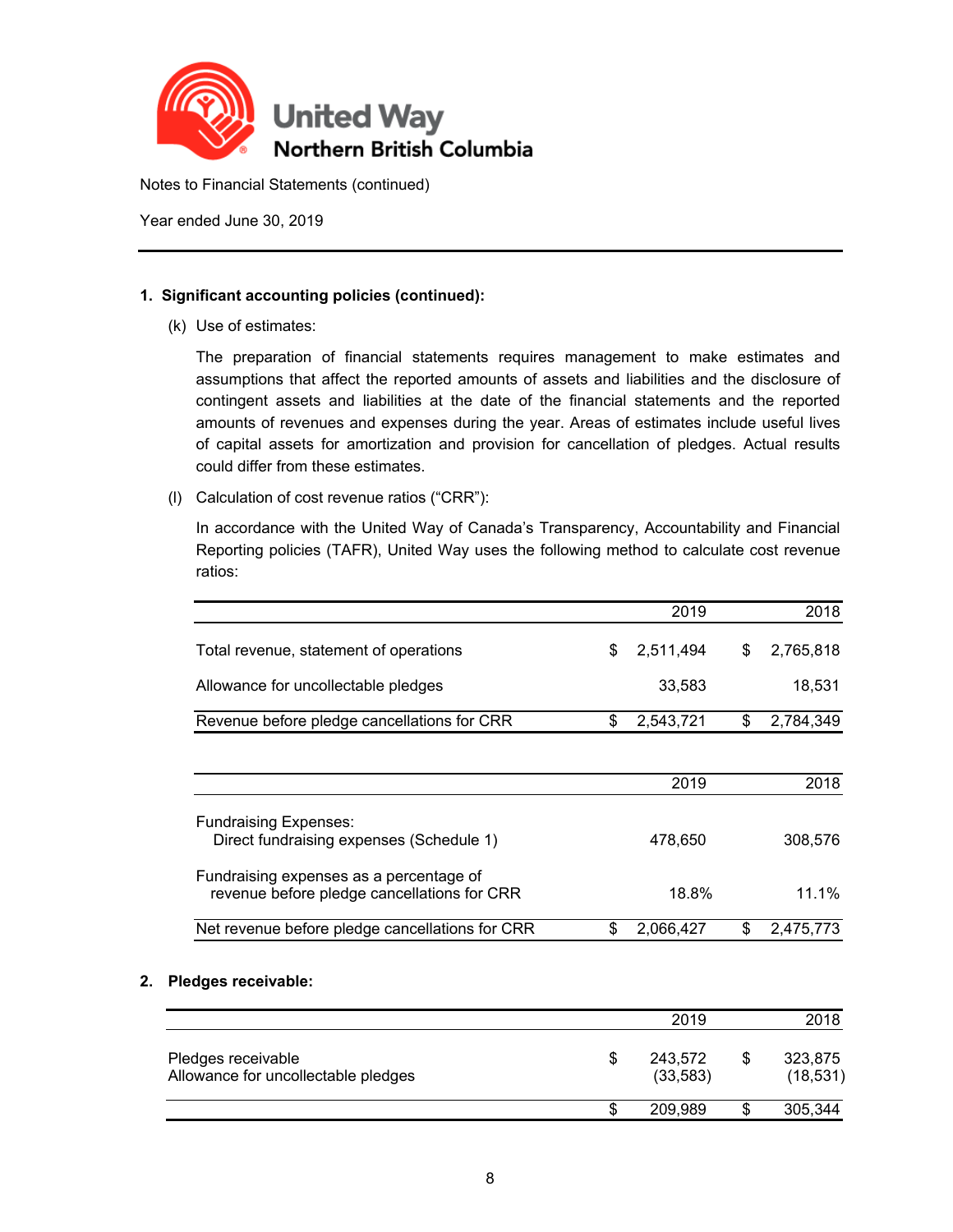

Year ended June 30, 2019

### **3. Tangible capital assets:**

|                                                                                       |                                          |                                          | 2019                  | 2018                         |
|---------------------------------------------------------------------------------------|------------------------------------------|------------------------------------------|-----------------------|------------------------------|
|                                                                                       | Cost                                     | Accumulated<br>amortization              | Net book<br>value     | Net book<br>value            |
| Computer equipment<br>Computer software<br>Leasehold improvements<br>Office equipment | \$<br>90,351<br>26,691<br>1,987<br>9,719 | \$<br>69,040<br>26,691<br>1.987<br>7.627 | \$<br>21.311<br>2,092 | \$<br>23,144<br>718<br>2,615 |
|                                                                                       | \$<br>128,748                            | \$<br>105,345                            | \$<br>23,403          | \$<br>26,477                 |

## **4. Accounts payable and accrued liabilities:**

|                                                                                                       | 2019                                       |    | 2018                                 |
|-------------------------------------------------------------------------------------------------------|--------------------------------------------|----|--------------------------------------|
| Trade payables<br><b>Accrued liabilities</b><br><b>Other United Ways</b><br>Employee benefits payable | \$<br>51,727<br>11,000<br>16,445<br>29,662 | S  | 22,604<br>15,000<br>16,134<br>46,164 |
| Balance, end of year                                                                                  | \$<br>108.834                              | \$ | 99,902                               |

## **5. Deferred revenue:**

Deferred revenue is comprised of program funding which has been received but not yet expended, and monies received for events which occur in the following fiscal year.

|                                       | 2019          |    | 2018    |
|---------------------------------------|---------------|----|---------|
| <b>BC 211</b>                         | \$<br>26,515  | \$ |         |
| Commonwealth cup                      | 12,137        |    |         |
| Early Childhood Development           | 500           |    | 16,030  |
| <b>HPS Homelessness</b>               | 127,938       |    | 135,076 |
| Pledges and miscellaneous             | 146           |    | 405     |
| Project Friendship Centre             | 2,594         |    | 2,594   |
| Northern Health - Senior's Initiative | 5,840         |    | 5,840   |
| Success by Six                        |               |    | 262,472 |
| Balance, end of year                  | \$<br>175,670 | S  | 422,417 |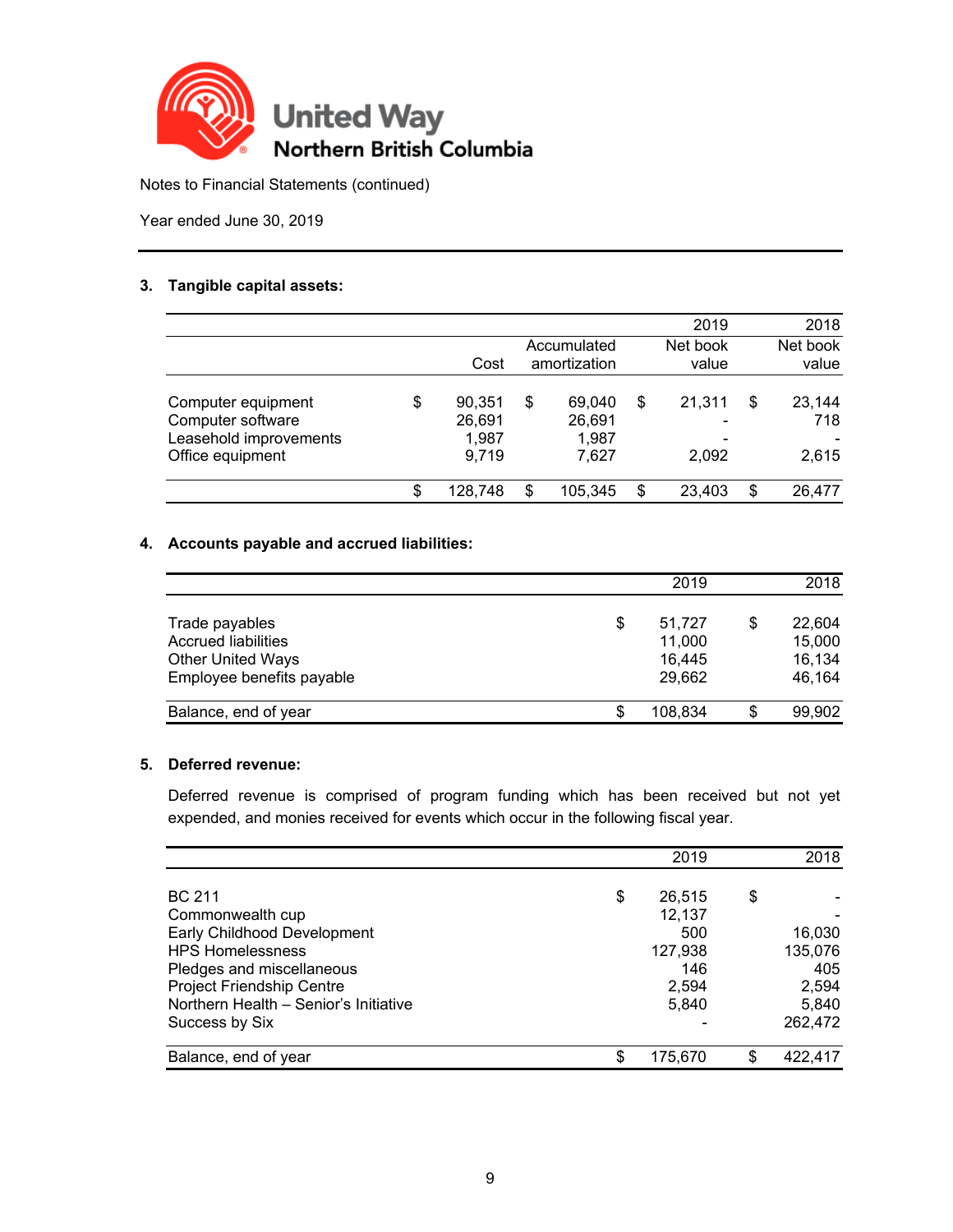

Year ended June 30, 2019

### **6. Community impacts investment payable:**

The United Way operates on a 'community impact brand' alignment strategy. This strategy includes, but may not be limited to, investing in:

- The identification of critical and emerging community health and social services issues.
- Research and information on community vital signs of well-being and on identifying and addressing the gap between the identified needs and services and the community capacity to meet identified needs.
- Measuring impact through building strategies and tools to test the positive difference and provide evidence that the program or service had a measurable impact from the investments.
- Core programs and services delivered by community health and social service community impact partners.
- Amounts have been committed based on the 2018-2019 campaign results. These committee approved designations result in a liability for the commitments made to the supported organizations. The balance in this account is designations payable.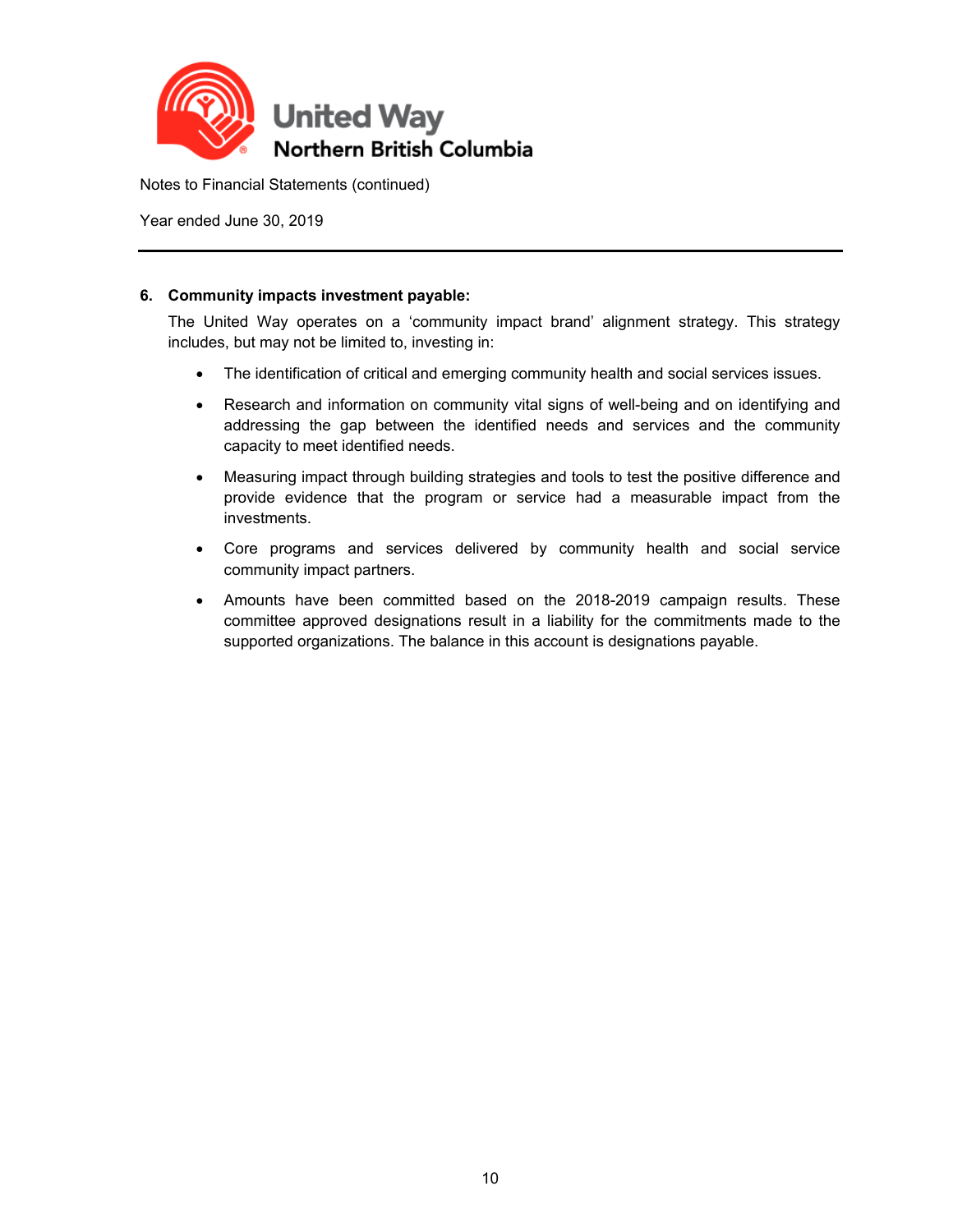

Year ended June 30, 2019

### **7. General management and administration:**

United Way provides administration, support, and management services to fundraising and community services. Accordingly, general and administrative expenses are allocated among these programs and services. The cost of supporting fundraising and program expenses are directly correlated to the number of people working in those areas. Direct costs are allocated fully to related programs, fundraising, and management services are apportioned based on estimated time and usage.

The amounts included in the program support services (Schedule 3) for general management and administration are as follows:

| General management and     | 2019          | 2018          |
|----------------------------|---------------|---------------|
| administration expenses    | Total         | Total         |
|                            |               |               |
| Advertising and promotion  | \$<br>429     | \$            |
| Amortization               | 6,239         |               |
| Automotive and travel      | 2,825         |               |
| Bank charges               | 394           | 441           |
| Contracts and honorarium   | 36,810        | 14,502        |
| Insurance                  | 151           | 1,193         |
| Leasing and rentals        | 158           | 132           |
| Meetings and related costs | 919           |               |
| Office and Printing        | 10,463        |               |
| Professional fees          | 18,899        | 5,642         |
| Rent                       | 64,165        | 49,752        |
| Repairs and maintenance    | 1,453         |               |
| Telephone and fax          | 1,622         |               |
| Training                   | 2,291         |               |
| Wages and benefits         |               | 35,292        |
| Total expenses             | \$<br>146,818 | \$<br>106.954 |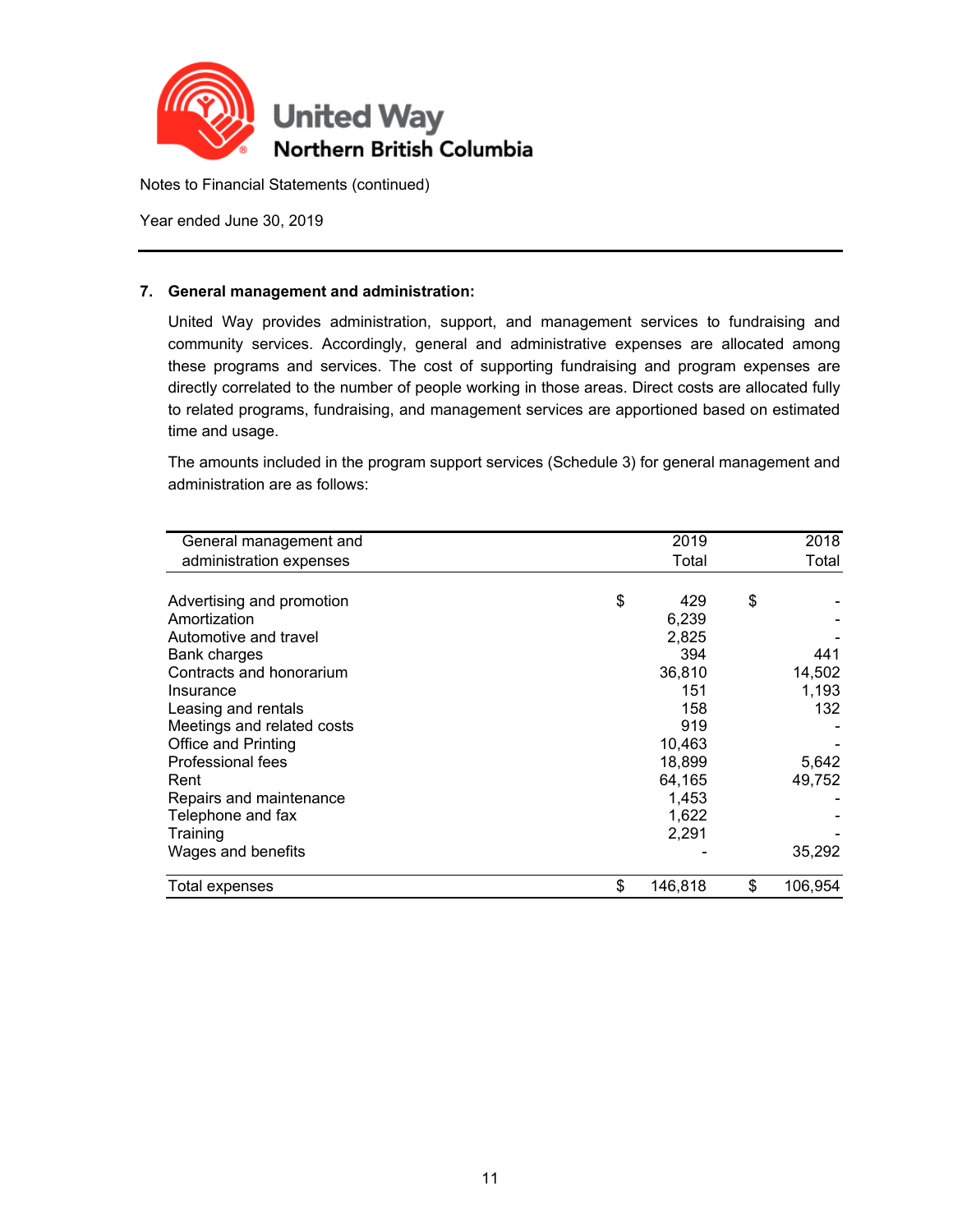

Year ended June 30, 2019

#### **8. Financial risks:**

The United Way's financial instruments are comprised of cash and cash equivalents, accounts receivable, pledges receivable, accounts payable and accrued liabilities, deferred revenue and community impacts investments payable.

(a) Credit risk:

Credit risk refers to the risk that a counterparty may default on its contractual obligations resulting in a financial loss. United Way is exposed to credit risk with respect to pledges receivable. United Way assesses, on a continuous basis, pledges receivable and provides for any amounts that are assessed as not collectible. There has been no change to the risk exposure from 2018.

(b) Other risks:

United Way believes that it is not exposed to significant market price, interest rate, liquidity, cash flow or currency risks arising from its financial instruments. There has been no change to the risk exposure from 2018.

## **9. Remuneration of employees and contractors:**

For the fiscal year ending June 30, 2019, the United Way paid total remuneration and benefits of \$131,287 (2018 - \$108,395) to employees, each of whom received total annual remuneration of \$75,000 or greater.

No remuneration was paid to any members of the Board of Directors.

#### **10. Comparative information:**

Certain comparative information has been reclassified to conform to the current year's financial statement presentation. The changes do not affect prior year excess of revenue over expenses.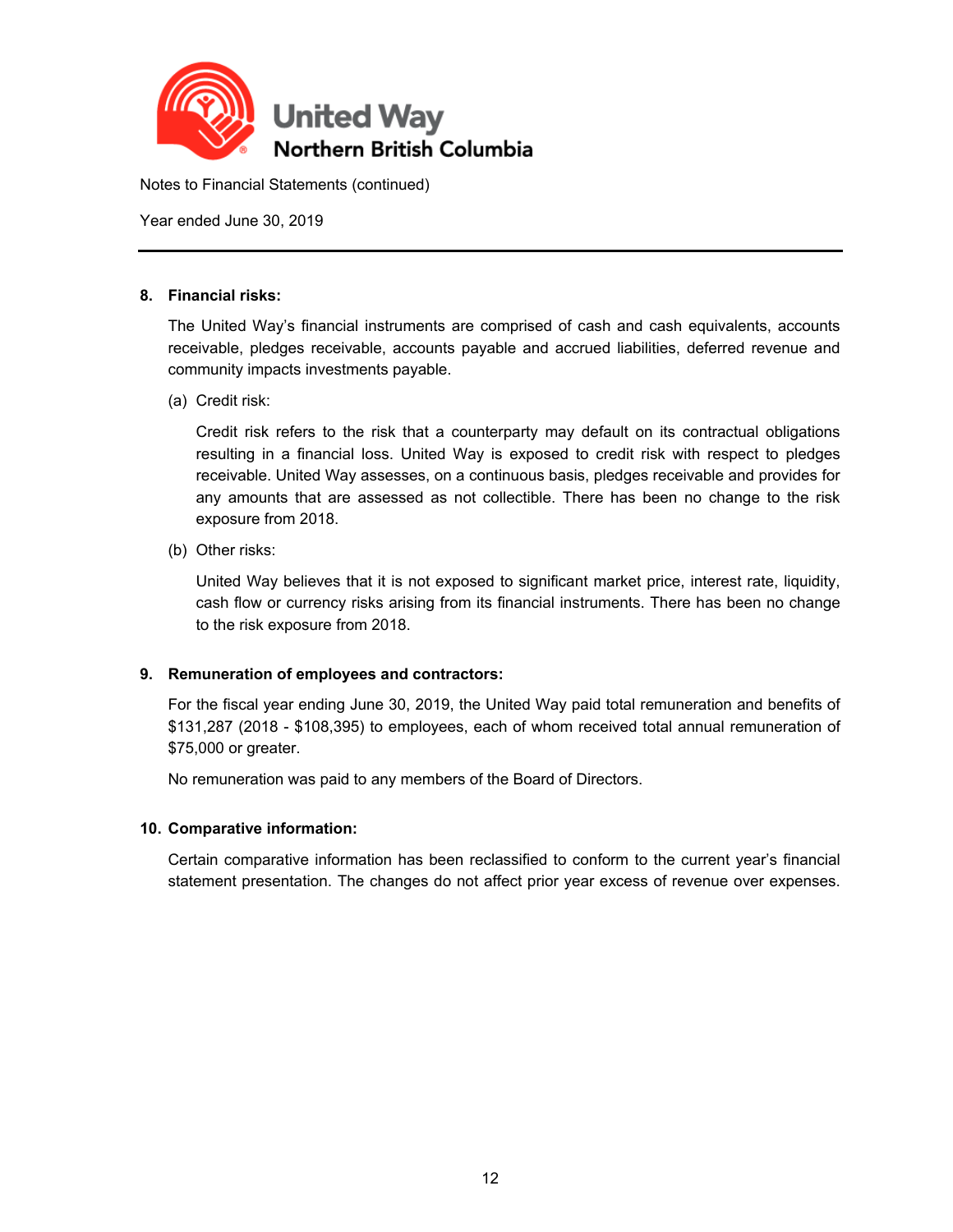

Schedule 1 – Campaign Fund

|                                                               | 2019          | 2018          |
|---------------------------------------------------------------|---------------|---------------|
|                                                               |               |               |
| Revenue:                                                      |               |               |
| Campaign contributions                                        | \$<br>777,055 | \$<br>786,325 |
| Centrally coordinated campaign contributions                  | 119,595       | 111,282       |
| Campaign service fees collected                               | 1,200         | 948           |
| Other Income                                                  | 18,071        | 18,030        |
|                                                               | 915,921       | 916,585       |
| Allowance for uncollectable pledges                           | (33, 583)     | (18, 531)     |
| Net campaign revenue                                          | 882,338       | 898,054       |
| Expenses:                                                     |               |               |
| Advertising and promotion                                     | \$<br>19,204  | \$<br>15,847  |
| Amortization                                                  |               | 2,517         |
| Automotive and travel                                         | 17,416        | 5,557         |
| Campaign and service fees                                     | 4,262         | 19,869        |
| Contract and honorarium                                       | 110,196       | 40,255        |
|                                                               |               |               |
| <b>Equipment lease</b>                                        | 1,487         | 1,305         |
| General management and administration allocation (Schedule 3) | 73,409<br>965 | 53,477        |
| Insurance                                                     |               | 965           |
| Interest and bank charges                                     | 878           | 805           |
| Meetings and related costs                                    | 1,095         | 2,728         |
| Memberships and publications                                  | 24,011        | 20,019        |
| Office and printing                                           | 8,483         | 5,963         |
| Professional fees                                             |               | 10,000        |
| Rent                                                          | 2,612         | 5,663         |
| Repairs and maintenance                                       | 7,329         | 4,240         |
| Special event supplies                                        | 16,655        | 3,626         |
| Telephone and fax                                             | 2,506         | 4,653         |
| Training                                                      | 66            | 661           |
| Wages and benefits                                            | 188,076       | 110,426       |
|                                                               | 478,650       | 308,576       |
| Excess of revenues over expenses before distributions         | 403,688       | 589,478       |
| Distributions:                                                |               |               |
| Allocations and designations (note 6)                         | 277,383       | 326,845       |
|                                                               | 277,383       | 326,845       |
| Excess of revenue over expenses                               | \$<br>126,305 | \$<br>262,633 |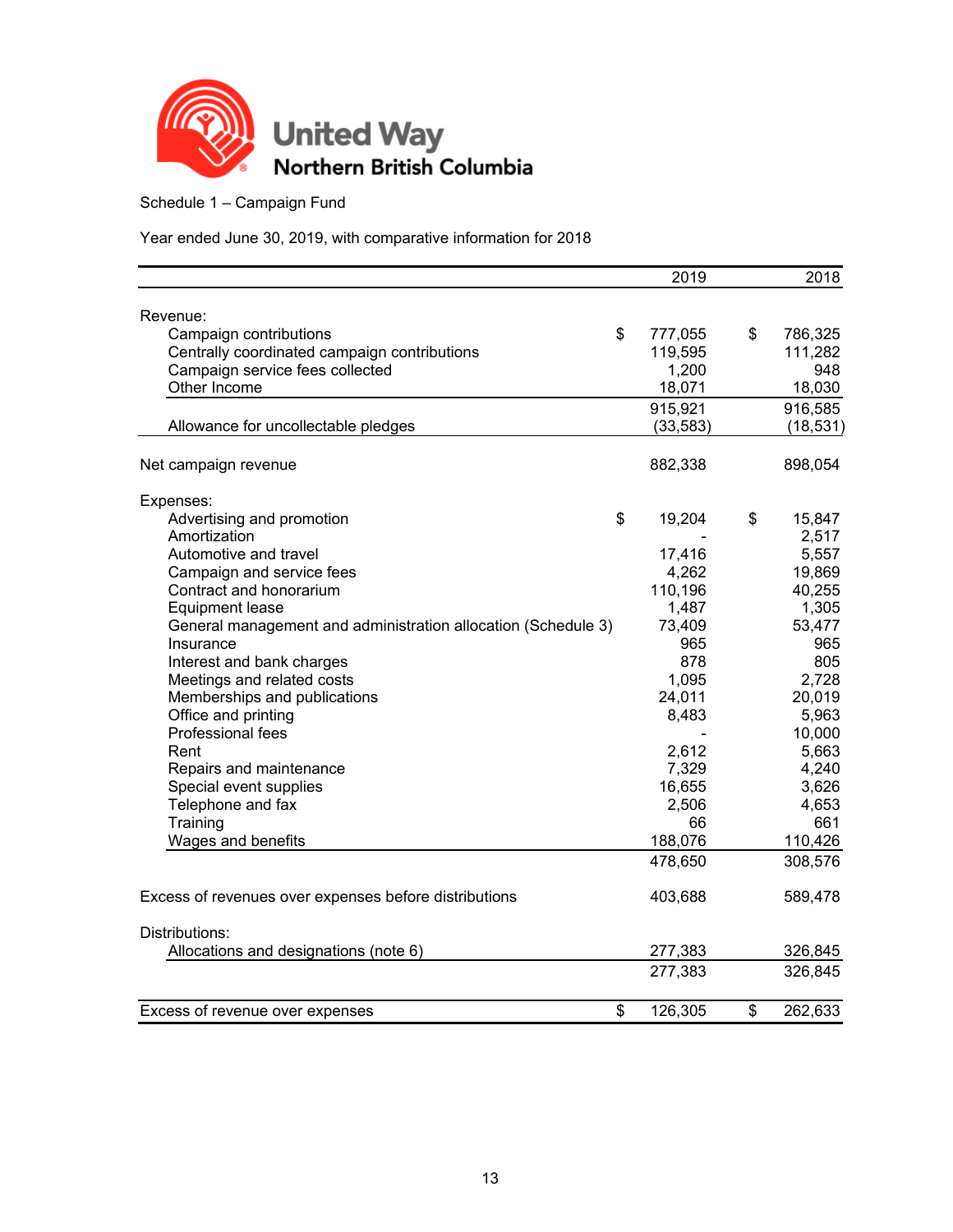

Schedule 2 – Gaming fund

|                                  | 2019         | 2018         |
|----------------------------------|--------------|--------------|
|                                  |              |              |
| Revenue:                         |              |              |
| Gaming grant                     | \$<br>39,200 | \$<br>42,000 |
| Licensed events                  | 8,139        | 17,678       |
|                                  | 47,339       | 59,678       |
| Expenses:                        |              |              |
| Contract and honorarium          | \$<br>6,680  | \$<br>1,700  |
| Gaming event expenditures        | 4,571        | 8,631        |
| Rent                             | 1,429        |              |
| Wages and benefits               | 34,659       | 49,347       |
|                                  | 47,339       | 59,678       |
| Excess of revenues over expenses | \$           | \$           |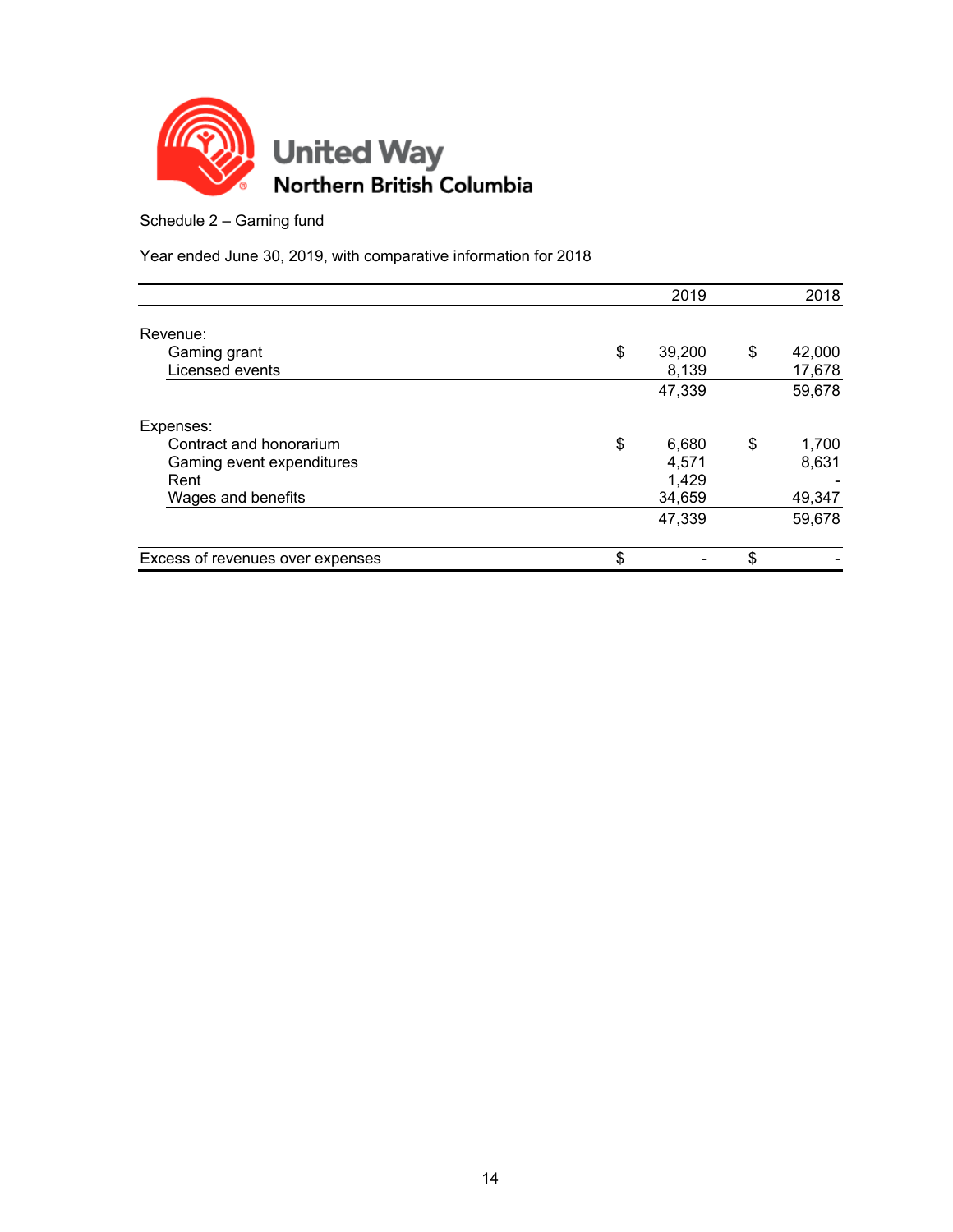

Schedule 3 – Program Support Services

|                                                           | 2019             | 2018             |
|-----------------------------------------------------------|------------------|------------------|
| Revenue:                                                  |                  |                  |
| Programs and services                                     | \$<br>919,068    | \$<br>904,813    |
| Other income                                              | 17,965           | 17,990           |
| Interest income                                           | 5,640            | 5,293            |
|                                                           | 942,673          | 928,096          |
|                                                           |                  |                  |
| Expenses:<br>Advertising and promotion                    | \$<br>11,808     | \$<br>4,414      |
| Allocation and designations                               | 743              |                  |
| Amortization                                              | 6,239            | 6,473            |
| Automotive and travel                                     | 9,482            | 6,563            |
| Bad debt                                                  | 3,119            |                  |
| Contract and honorarium                                   | 728,484          | 770,863          |
| Equipment lease                                           | 1,913            | 1,962            |
| General management and administration allocation (note 7) | (146, 818)       | (106, 954)       |
| Insurance                                                 | 5,099            | 4,965            |
| Interest and bank charges                                 | 2,664            | 2,013            |
| Meetings and related costs                                | 3,886            | 15,757           |
| Memberships and publications                              |                  | 733              |
| Office and printing                                       | 14,346           | 4,156            |
| Professional fees                                         | 23,197           | 18,212           |
| Rent                                                      | 64,165           | 64,626           |
| Repairs and maintenance                                   | 16,303           | 22,816           |
| Special event supplies                                    | 140              | 32,244           |
| Telephone and fax                                         | 5,450            | 5,261            |
| Training                                                  | 2,976            | 2,339            |
| Wages and benefits                                        | 259,826          | 265,094          |
|                                                           | 1,013,022        | 1,121,537        |
| Deficiency of revenues over expenses                      |                  |                  |
| before general management and administration              | (70, 349)        | (193, 441)       |
| General management and administration:                    |                  |                  |
| Expenditures (note 7)                                     | 146,818          | 106,954          |
| Allocation to fundraising (Schedule 1)                    | (73, 409)        | (53, 477)        |
|                                                           | 73,409           | 53,477           |
| Deficiency of revenues over expenses                      | \$<br>(143, 758) | \$<br>(246, 918) |